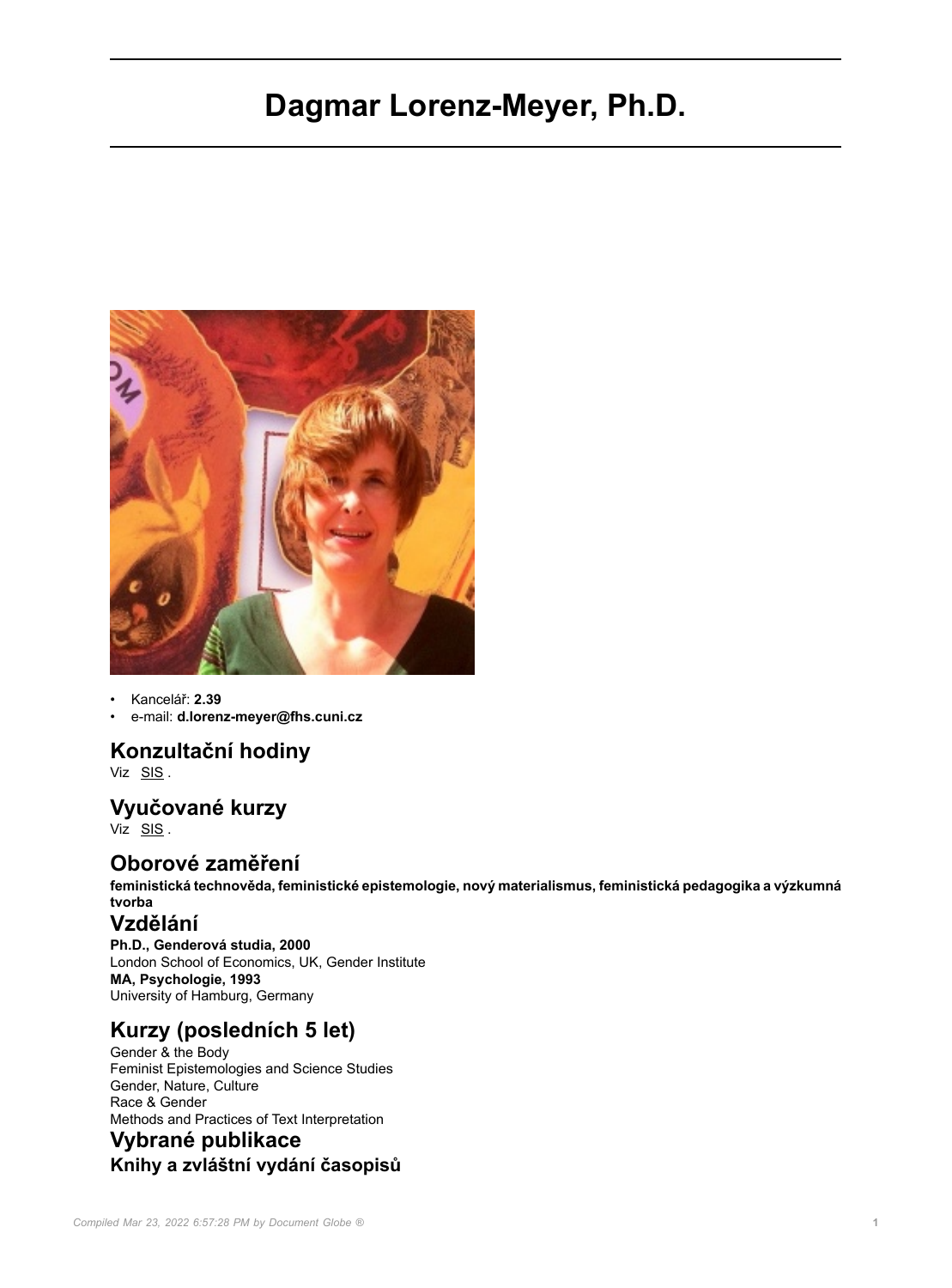Lorenz-Meyer, D., J. Taylor (eds. forthcoming) Special Issue "Climate Action: Infrastructures, Eco-Imaginaries, and Transversal Solidarity" Sociální studia /Social Studies 18 (1)

Lorenz-Meyer, D., P. Treusch, X. Liu (eds. 2019) Feminist Technoecologies: Reimagining Matters of Care and Sustainability, New York: Routledge.

Lorenz-Meyer, D., P. Treusch, X. Liu (eds. 2017) Special Issue 'Feminist Technoecologies' Australian Feminist Studies 94 (32).

#### **Výzkumné články a kapitoly**

Lorenz-Meyer, D. (under review) "Technoecologies of Solar Energy: Mobilising Practices and Capacities of Commoning", Sociální studia /Social Studies

Lorenz-Meyer, D. (forthcoming) "Roma Snapshot Photography and a Black Sense of Place: Appraising Infrastructure through Movement, Memory, and Metabolism", Gender, Place & Culture.

Lorenz-Meyer, D., J. Barla, P. Hinton (forthcoming) "Introduction: Provocations of New Materialisms on the Crossroads of the Natural and Human Sciences," in I. van der Tuin, F. Colman (eds.) Methods and Genealogies of New Materialisms, Edinburgh: Edinburgh University Press.

Hinton, P, D. Lorenz-Meyer, J. Barla, V. Braun, C. Draude, W. Ernst, X. Liu, N. Mauthner, S. Schmitz, J. Šmejkalová, M. Szczygielska (forthcoming) 'New Materialisms across the Natural Sciences and Humanities: Trajectories, Inspirations, and Stirrings', in I. van der Tuin, F. Colman (eds.) Methods and Genealogies of New Materialisms, Edinburgh: Edinburgh University Press.

Lorenz-Meyer, D. (2021) "Solar Delight, Electric Vulnerability and Energy Squandering" in J. Bussers et al. (eds.) Gendered Configurations of Humans and Machines, pp. 183–201. Opladen: Barbara Budrich.

Lorenz-Meyer, D. (2018) "Snapshot", in Gauthier, D., S. Skinner (eds.) New Materialism Almanac, http:// newmaterialism.eu/almanac/s/snapshot.html.

Lorenz-Meyer, D. (2018) "The Academic Productivist Regime: Affective Dynamics in the Moral-Political Economy of Publishing", Science as Culture 27 (2): 151–174.

Lorenz-Meyer, D. (2017) "Becoming Responsible with Solar Power? Extending Feminist Imaginings of Community, Participation and Care", Australian Feminist Studies 32 (94): 427-444.

Lorenz-Meyer, D. (2017) "(Ver)Antworten leiblich tun: Genealogien, Imaginationen und Praxen ökologischen Verantwortens im materiellen Feminismus" [Responding Corporeally: Genealogies, Imaginings and Practices of Ecological Responsibility in Material Feminism], in C. Bath, H. Meißner, S. Trinkaus, S. Völcker (eds.) Verantwortung und Un/Verfügbarkei: Impulse und Zugänge eines (neo)materialistischen Feminismus, Münster: Westfaelisches Dampfboot.

#### **Vybraná stipendia a granty**

"Culture and Society," Programy Progres, Team member, Charles University, 2017–2021.

"Technoekologie solární energie: propojování praxe, materialit a etiky" [Techno-Ecologies of Solar Energy: Articulating Practices, Materialities and Ethics], Principal Investigator, Czech Science Foundation, 2017–2019.

"Snapshot Photography as New Materialist Methodology", Short-term Scientific Mission, Goldsmiths University London July/August 2017.

"New Materialism: Networking Scholarship on 'How Matter Comes to Matter'" (COST Action IS1307, European Commission 2014–2018)

#### **Kurátorská činnost**

Lorenz-Meyer, D and E. Pedersen (2019) "Stress," Audio Performance of Memory Work.

Lorenz-Meyer, D. et al. (2018–2017) "Moje Ralsko," Multi-Media Installation, part of the exhibition HateFree, exibited in CSW Kronika Gallery, Bytom, Poland (2018); Labor Gallery, Budapest, Hungary (2018), Nitra Gallery, Nitra, Slovakia (2018); Muzeum romské kultury, Brno, Czech Republic (2017–2018).

Lorenz-Meyer, D. et al. (2017–2016) '"Žiju tu ráda, ale...": Fotografie očima obyvatel Ralska', vystaveny v Muzeum romské kultury, Brno (2017); Hotel Amarilis, Praha, a the conferrence Proměny v postavení Romek za poslední půlstoletí, November 2016; Kostel sv. Havla, Mladá Boleslav, June 2016.